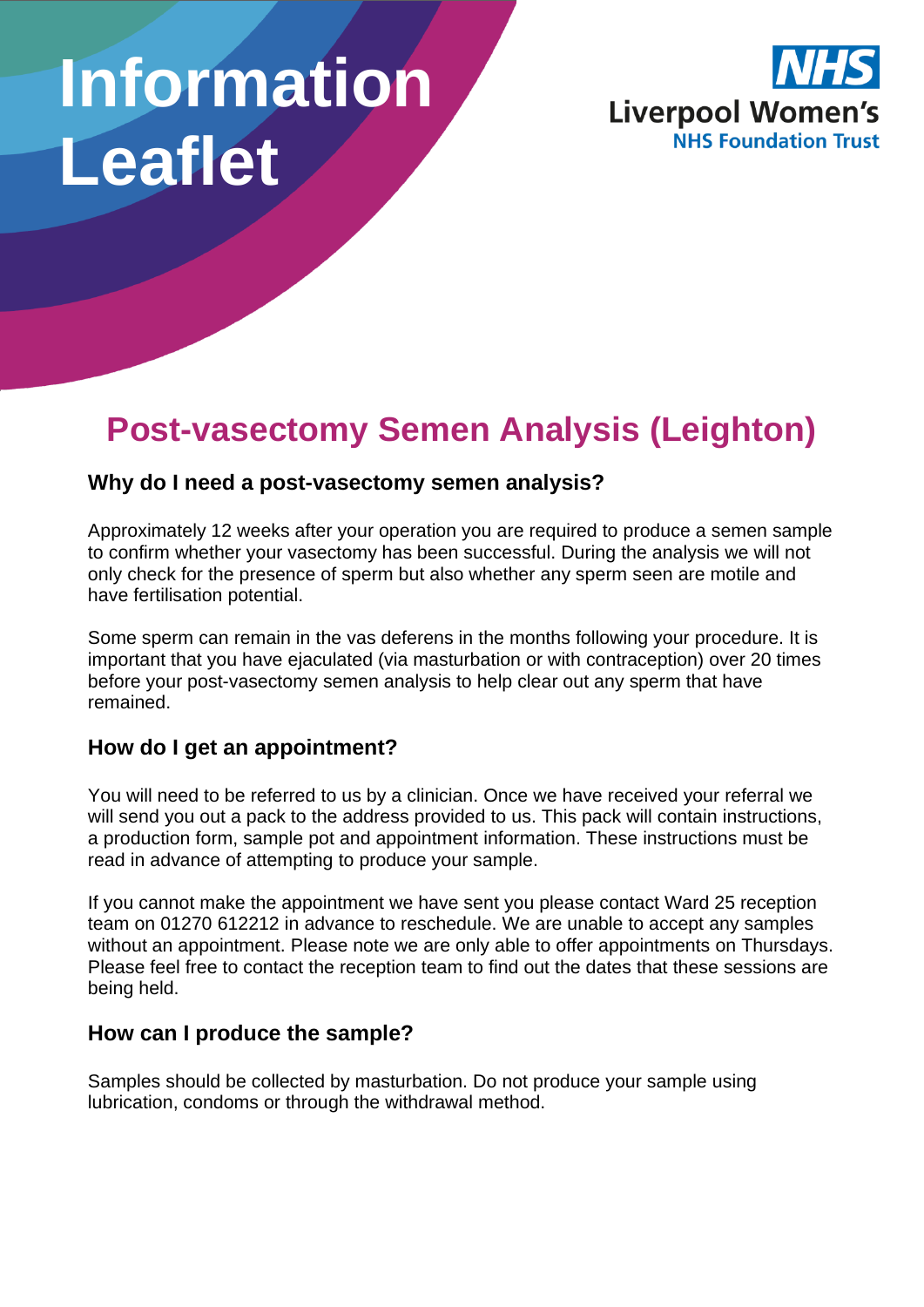If you are unable to masturbate, special non-toxic condoms designed specifically for the collection of semen samples are available for use at home. Please ask in advance of your appointment if this is something you require.

# **How do I collect the sample?**

- In order to obtain an optimum sample you are required to abstain from any sexual activity (masturbation or intercourse) for a minimum of 2-3 days, but no more than 7 days, before your appointment date.
- Produce your sample by masturbation into the non-toxic sterile pot provided in your pack. Your pot must be labelled with your name, DOB and hospital identification number.
- Please do not attempt to produce your sample into any other type of specimen pot.
- Please ensure you attempt to collect all of the semen produced.
- Once the sample has been collected please ensure the lid is screwed on tightly and place the pot inside the sealable bag provided.
- Ensure you bring the fully completed request form with you to the hospital. We cannot accept your sample until this has been completed correctly.

#### **Where can I produce the sample?**

You may produce your sample at home if you can deliver it to the laboratory at your allotted appointment time and within one hour of collection. Whilst travelling from home it is important you keep the sample close to the body as sperm are sensitive to extremes of temperature. If preferable, your partner may deliver your sample and completed production form.

If you cannot deliver your sample to the laboratory within one hour of ejaculation please contact the Ward 25 reception team on 01270 612212 in advance.

## **Where do I need to go?**

The Andrology laboratory is located within Ward 25 at Mid Cheshire Hospitals NHS Foundation Trust, Leighton hospital (CW1 4QJ). From the Maternity and Women's services entrance, proceed down the corridor and take the stairs/lift on the left hand side to the 2nd floor. Please report to reception upon arrival.

#### **How do I get my results?**

Your results will be sent back to your referring clinician approximately 14 days after your post-vasectomy semen analysis. You should continue to use an alternative method of contraception until you have received confirmation of the success of your vasectomy, also known as clearance.

## **Repeat tests**

If you have not ejaculated 20 times or it has not been 12 weeks since the operation you may be asked to repeat the test at a later date. You may also be asked to repeat the test if there are any sperm seen in your sample.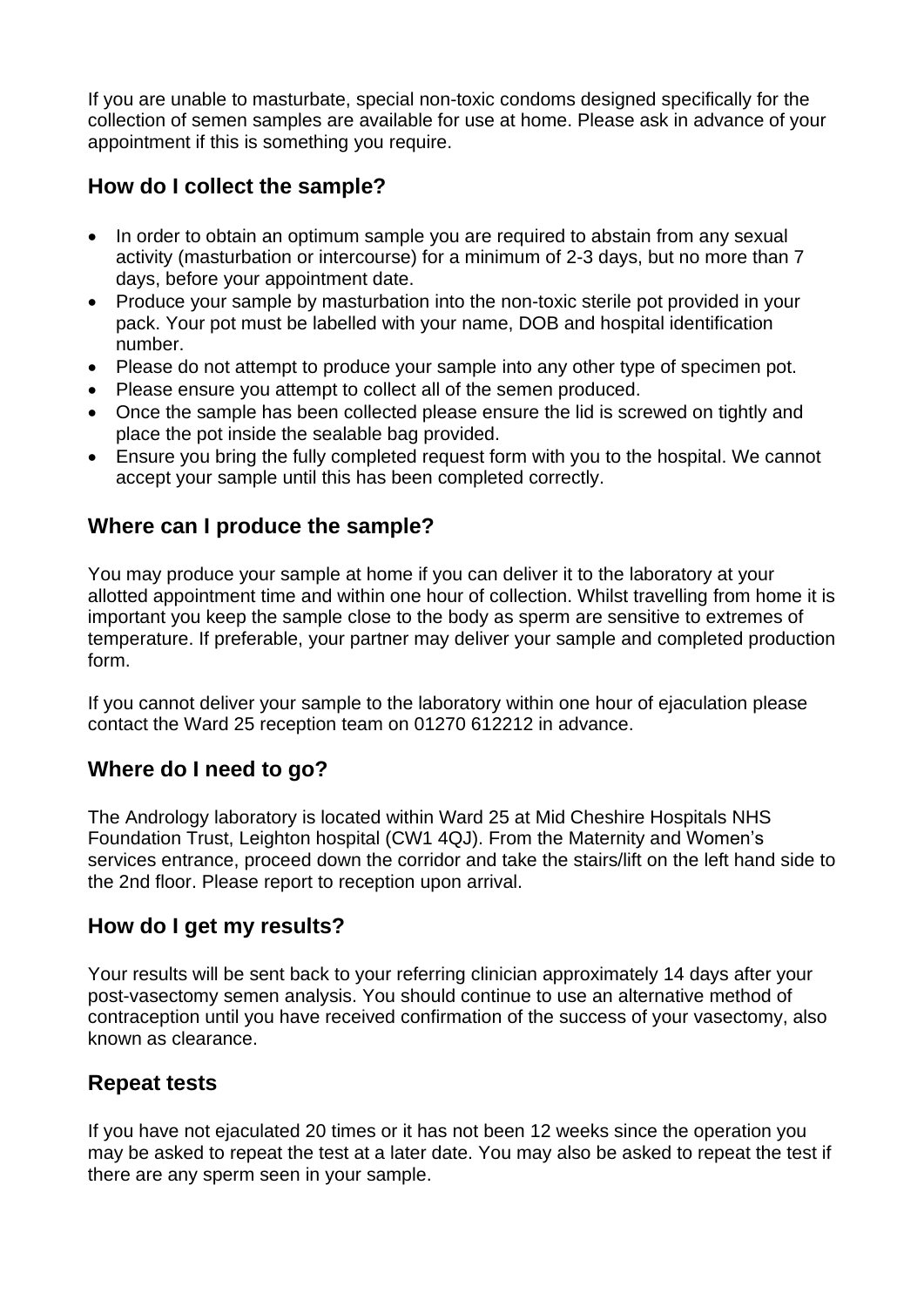The presence of sperm doesn't necessarily mean your vasectomy has been unsuccessful since some sperm may remain in the vas deferens for a while after the operation. If invited, it is important that you attend your repeat test as it will help to confirm whether all residual sperm have been cleared out of the vas deferens or if the procedure has in fact failed. It is important to know that clearance is only given to patients when the clinician can be sure that they could not achieve a pregnancy. Failure to attend your post-vasectomy semen analysis could result in an unplanned pregnancy.

## **Queries**

Please feel free to contact the Hewitt Andrology service on 0151 702 4214 if you require any further information about this test.

**PLEASE CONTACT THE WARD 25 RECEPTION TEAM DIRECTLY IF YOU WISH TO CHANGE YOUR DATE/TIME OF APPOINTMENT.**

## **Quality**

The Lewis-Jones Andrology department at the Hewitt Fertility Centre has provided a dedicated Andrology service for over 10 years. We were the first Andrology laboratory to be accredited for quality and competence by the UK Accreditation Scheme (UKAS). Our laboratory is also enrolled in the UK National External Quality Assurance Scheme (UK NEQAS) which helps to ensure clinical laboratory test results are accurate, reliable and comparable wherever they are produced.

## **Feedback**

We appreciate and encourage feedback. If you need advice or are concerned about any aspect of care or treatment please speak to a member of staff

The Lewis-Jones Andrology Department, Hewitt Fertility Centre, Liverpool Women's Hospital Crown Street, L8 7SS 0151 702 4214 [https://www.thehewittfertilitycentre.org.uk](https://www.thehewittfertilitycentre.org.uk/)

Hewitt Fertility Centre Crown Street Liverpool L8 7SS Tel: 0151 702 4121 Email: [Hewitt.Centre@lwh.nhs.uk](mailto:Hewitt.Centre@lwh.nhs.uk)